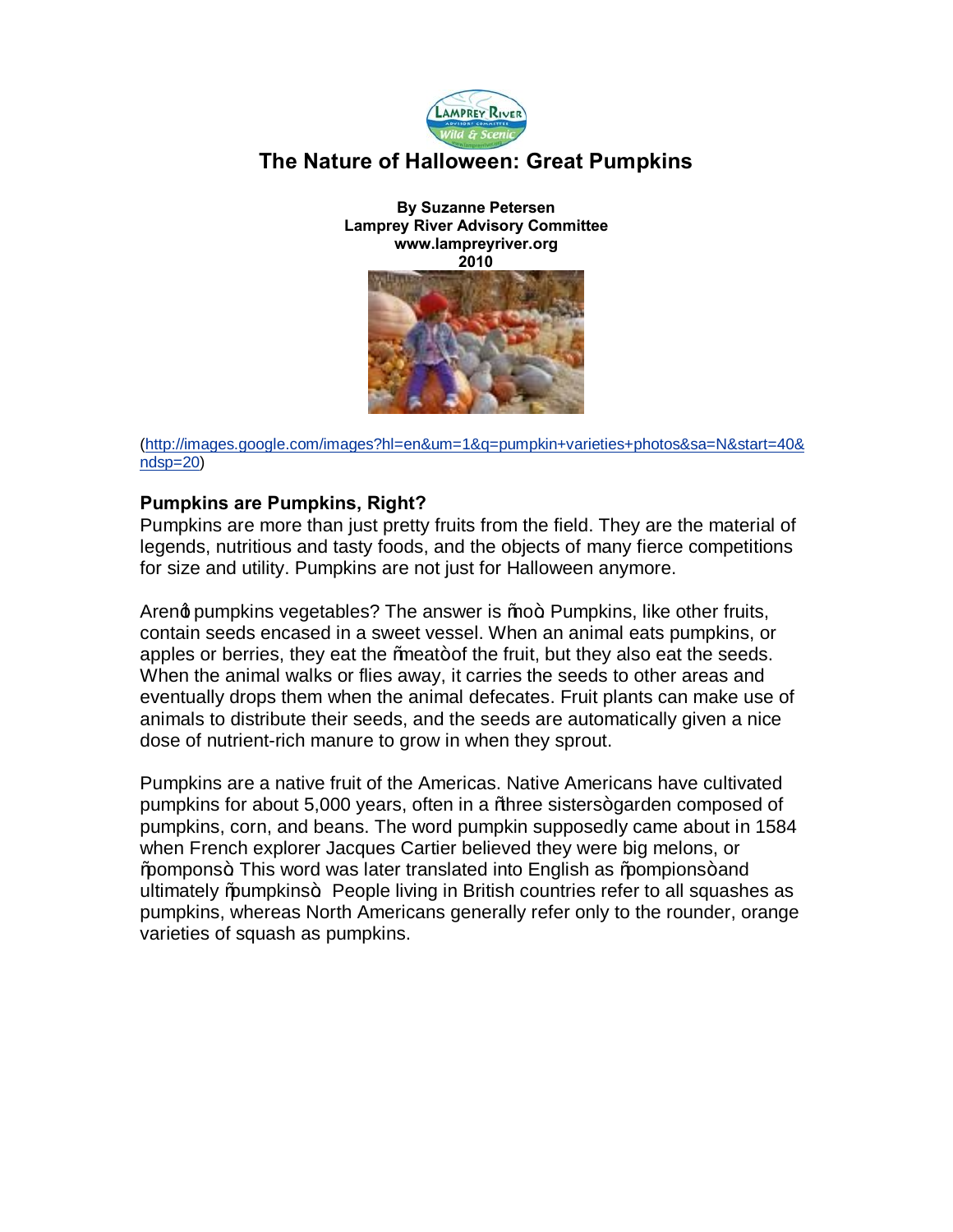## **Super Pumpkins and World Records**

Contests for pumpkin size exist around the world. Cultivators are always looking for a secret edge to grow humongous pumpkins. Having the county or state record for heaviest pumpkin is a great bragging point. The current world record for giant pumpkin was set Oct. 3, 2009 in Ohio. Christy Harp, a school teacher, brought in a pumpkin weighing 1725 pounds. Will anyone break the 2000 pound barrier? Check out your local county fair for local winners and news about any new world records.



www.bigpumpkins.com



http://www.guinnessworldrecords.com/re cords/amazing\_feats/unusual\_skills/pum pkin\_carving\_-\_fastest\_time.aspx

Stephen Clarke of Orlando, Florida currently holds the world record for fastest pumpkin carving. He took just 24.03 seconds to carve a face into his contest pumpkin in 2006. Specific information about how complicated his carving was or how thick his pumpkin was could not be obtained. It is safe to say, however, that his knife was really sharp and he probably was not sneaking any Halloween candy on the side.

Keene, NH is home to the Keene Pumpkin Festival each October. Until 2006, Keene held the world record for the greatest number of lit jack oglanterns, 28,952. The current record of 30,128 was set in 2006 by Boston during its pumpkin festival to support a camp for children with life-threatening diseases. Keene stands ready to reclaim its title, but fair weather always helps. Even tough New Hampshire folks can get scared away by heavy rain or cold winds. The total number of pumpkins for 2009 was 29,068, a good showing, but not quite enough to break the record. Better luck next year!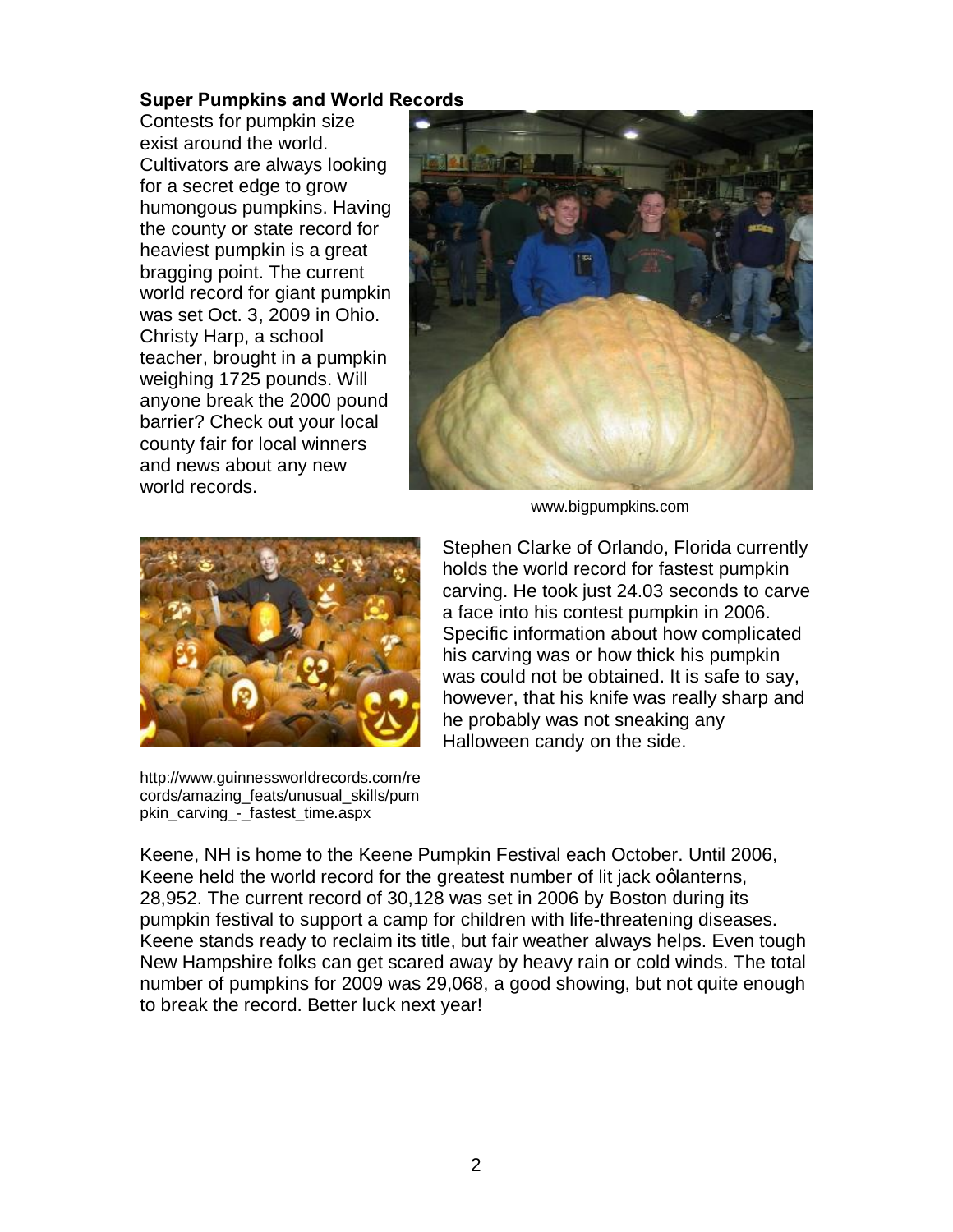

http://keenesentinel.com/content/gallery/gallery\_2/album\_4/midsize\_photo4aae5ec17434101870 1204.jpg

## **Beyond the Inside Scoop**

Pumpkins were not traditionally used by the early celebrants of Halloween (the Celtic people of Ireland and Scotland), because they did not have pumpkins. Early jack oglanterns were made using turnips or potatoes. As people from these places began to call America home, they made use of the local fruit, pumpkins, for their jack oglanterns.



http://images.google.com/imgres?i mgurl=http://cache.boston.com

Pumpkins are fun to grow, carve, and decorate, but pumpkins are also fun to break. Halloween tricksters have long known how nicely pumpkins smash, but physics students are also learning that pumpkins can be used as projectiles to test catapults or other devises. Science teachers have used pumpkins for many years to teach students about the physics of target practice. A large medieval catapult is set up in an agricultural field and students are given the task of hitting a target. Students learn about mass, velocity, arcs, projectile qualities, and the effects of wind.

Most of us know what happens to pumpkins of normal size, but what happens to the giant pumpkins entered into county fairs after fair season is over? Not many people use those pumpkins for jack oglanterns, but some folks around the US have recently started a new tradition of hollowing out the giant pumpkins, attaching a small outboard motor or oarlocks, climbing in, and using them as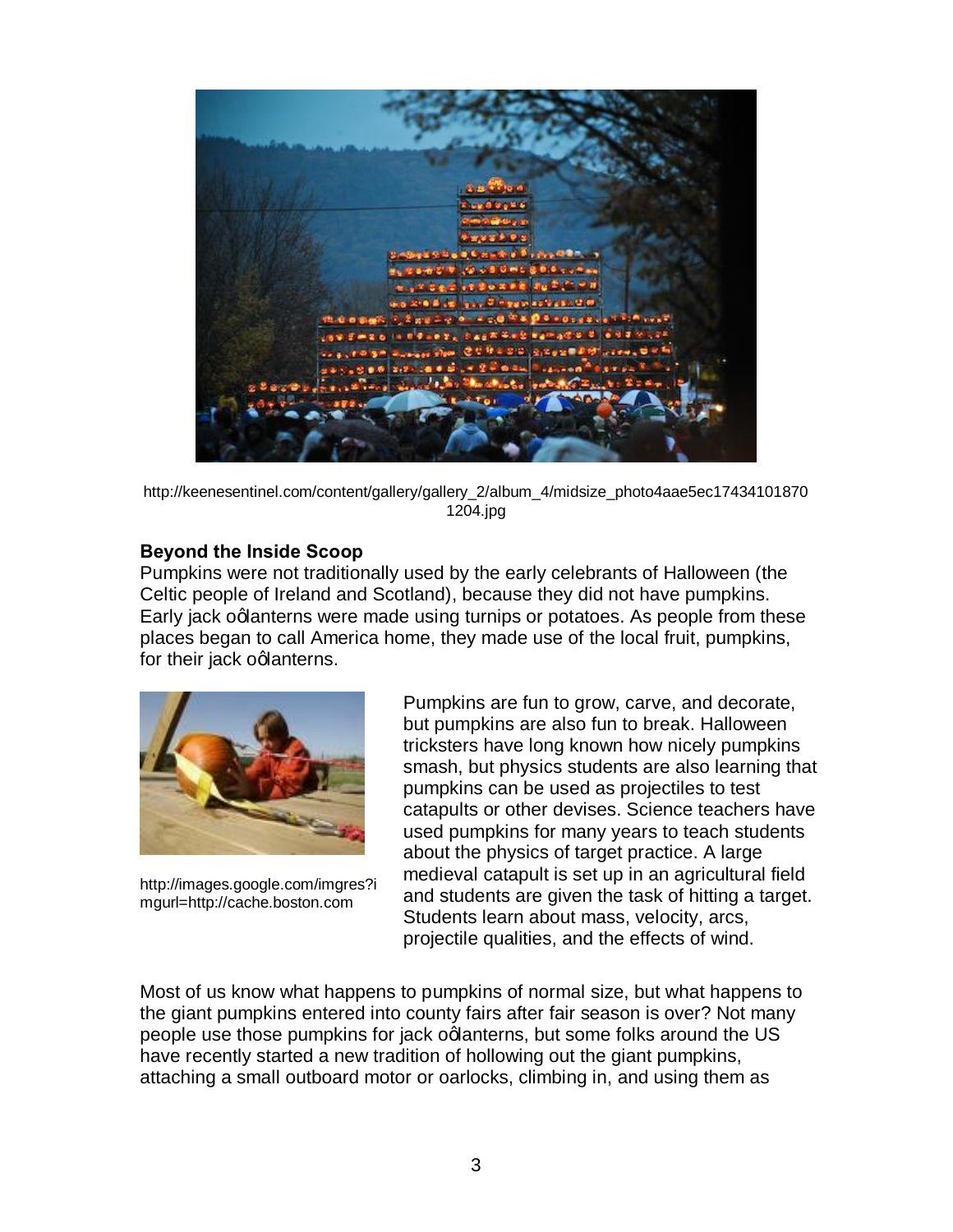boats. %Rumpkin boat+races are becoming popular autumn events. Cinderellas giant pumpkin carriage may not be such a far-fetched idea, after all. Maybe next year someone will attach wheels and hold a giant pumpkin derby down a sloped road or a ski/sled trail!



www.zegarkus.com

### **Growing and Eating Pumpkins**

With the increased demand for giant pumpkins, how does one grow such a monster? The details are many, but giant pumpkins do not grow merely by chance or luck. All giant pumpkins start with a Giant Atlantic Pumpkin seed. (Only giant pumpkins beget giant pumpkins.) The seed must be started early for a head-start on the growing season. The soil must have the right combination of nutrients, pH, moisture, sun, and shade. The seed must be planted at a certain depth and then more soil must be added to make the roots more rigorous. Pollination must occur in a specific window of time. Only the best female flowers should be pollinated. The plant must put all its energy into one pumpkin, so only one fruit can be allowed to grow. The stem angle must be monitored and the pumpkin vine must be trained to leave room for the growing pumpkin. Of course, despite careful attention to details, the weather plays a big role in determining how big a pumpkin grows. The biggest pumpkins require attention to detail and a good bit of luck.

Pumpkins are fun, but they are also an excellent and easy-to-grow source of food. The *%* meat + of a pumpkin is high in Vitamin A, Vitamin B (niacin), potassium, protein, fiber, iron, and zinc. Pumpkin seeds, also called pepitas, are also very nutritious. The seeds have lots of magnesium, iron, manganese, copper, zinc, and protein. They may help the body minimize arthritis, they appear to promote prostate health, and they are believed to help reduce cholesterol levels in blood.

## **Trick of Treat**

Whether or not one believes in the Great Pumpkin, pumpkins are great and worth celebrating. Have a Happy Halloween from the folks at the Lamprey River Advisory Committee!

For more information on pumpkins, please look to these articles that were used for this piece:

[www.backyardgardener.com/secert.html](http://www.backyardgardener.com/secert.html)

www.history.com/content/halloween/jthe-jack-o-lantern

[www.pumpkinnook.com/giants/giantpumpkins.htm](http://www.pumpkinnook.com/giants/giantpumpkins.htm)

http://urbanext.illinois.edu/pumpkins/nutrition.cfm

en.wikipedia.org/wiki/Pumpkin\_Fest